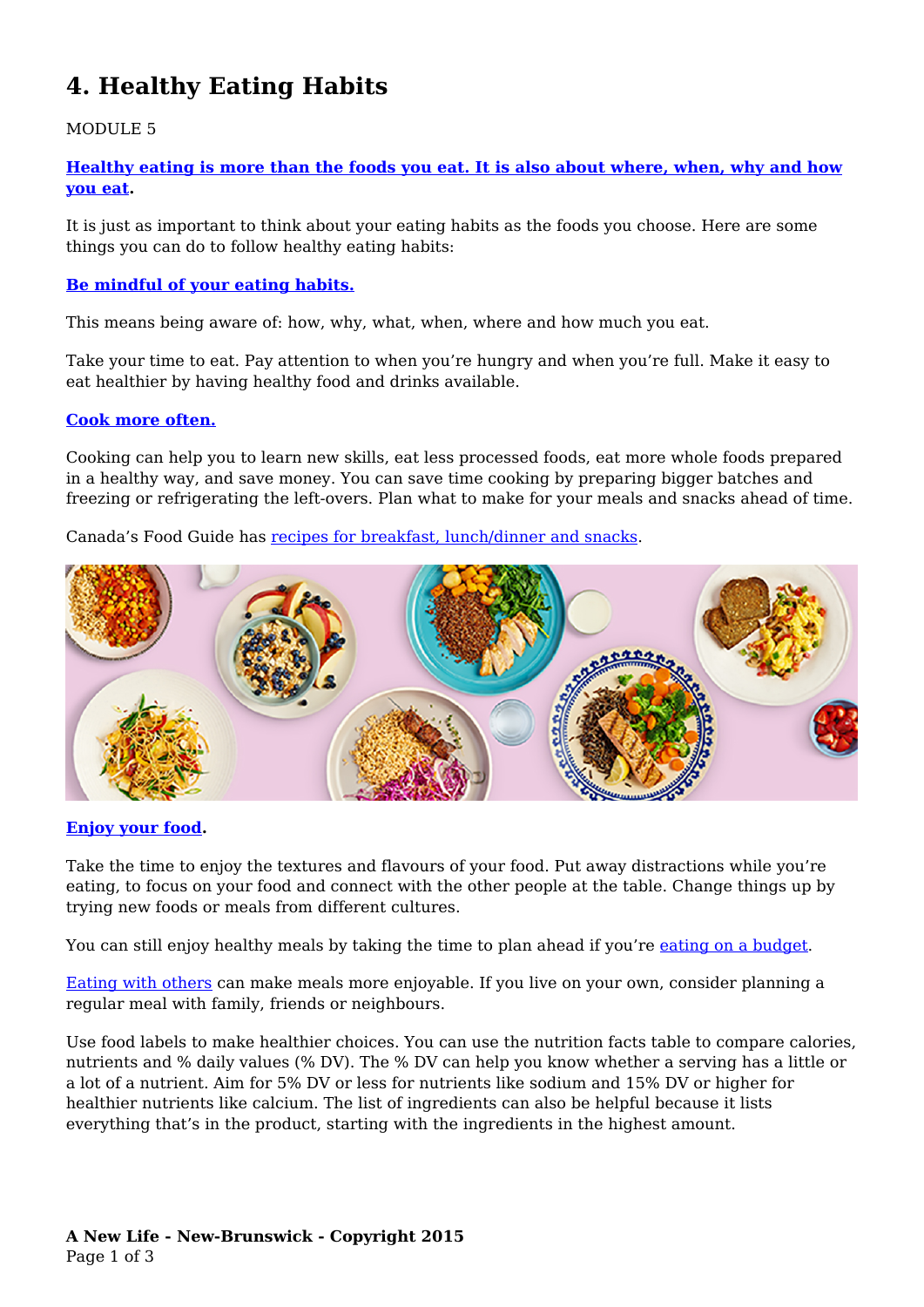

[Limit foods high in sodium, sugars or saturated fat.](https://food-guide.canada.ca/en/healthy-eating-recommendations/limit-highly-processed-foods/) Too much of these foods can be harmful to your health and can replace the healthy foods your baby needs to grow. The best way to cut back on sodium, sugars and fats is to eat less processed foods and prepare more of your meals from whole foods. Replace sugary drinks with water or unsweetened lower fat milk or soy beverage. Canada's food guide offers ideas for [naturally flavouring](https://food-guide.canada.ca/en/healthy-eating-recommendations/make-water-your-drink-of-choice/) your water if you're looking for a change.

[Be aware of marketing](https://food-guide.canada.ca/en/healthy-eating-recommendations/marketing-can-influence-your-food-choices/). Marketing is often used to promote foods higher in sodium, sugars or saturated fat. Advertisements can mislead you to convince you to buy their product. Instead, read the nutrition facts table and list of ingredients to decide if a product is a healthy choice for you.